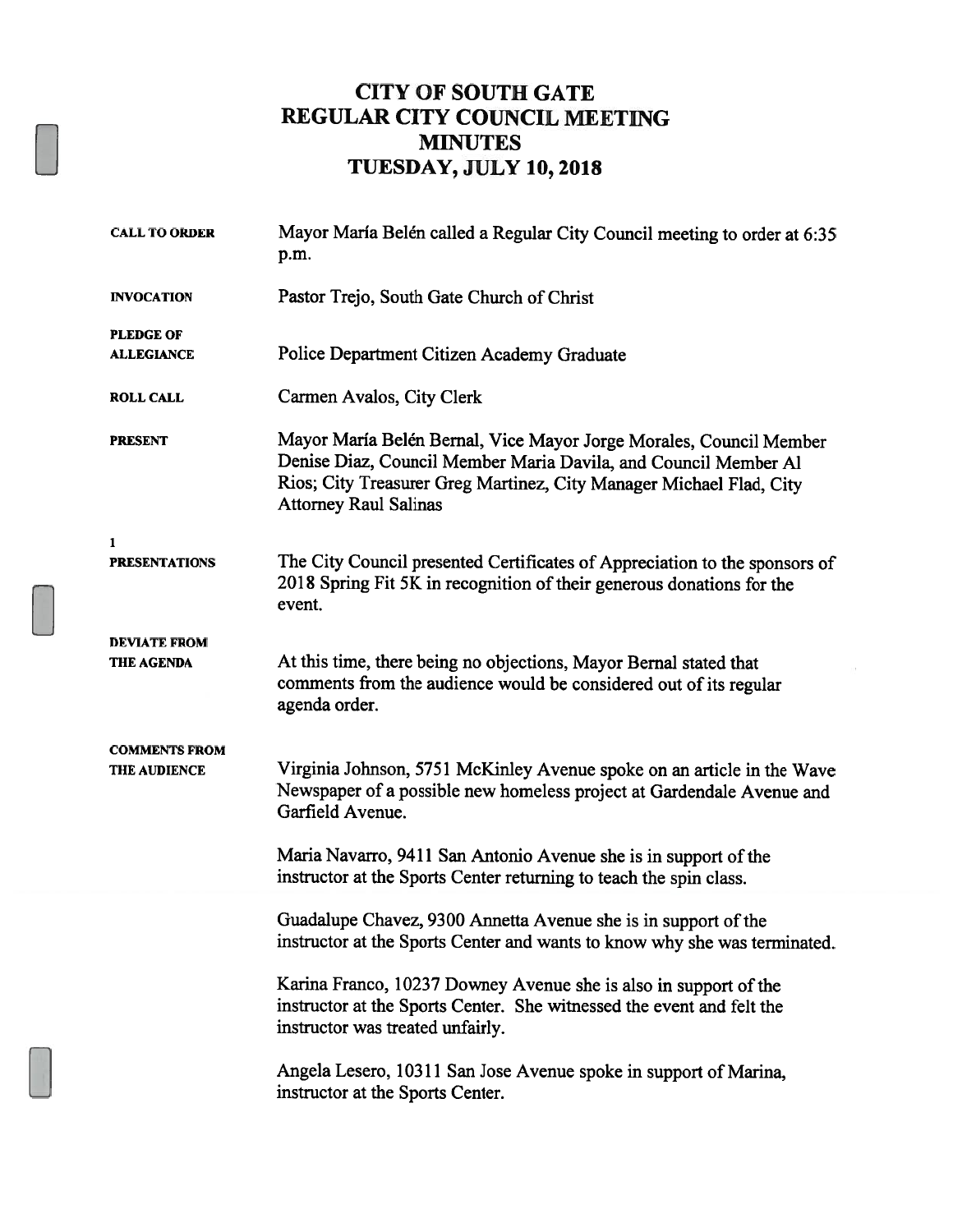#### COMMENTS FROM

THE AUDIENCE CONT'D Sylvia Segura, 9331 Madison Avenue spoke in support of Marina, instructor at the Sports Center and witnessed the incident. She felt the instructor was treated unjustly.

> Angela Alvarez, 9401 Bowman Avenue spoke in support of Marina, instructor at the Sport Center.

Gabriela Cid, Congresswomen Nanette Barragan's Office gave a report on the events coming up that will be hosted by the Congresswoman's office.

Juana Cuellar, 11113 State Street spoke in support of Marina, instructor at the Sports Center. She feels that the supervisors at the Sports Center do not do a good job. They do not have the rooms available and ready for the classes. For the most part <sup>I</sup> do not want to even step foot in the Sports Center because she feels that the staff has targeted her as a problem.

Julissa Cuellar, 4907 Southern Lane spoke in support of Marina, instructor at the Sports Center. It feels that the Sports Center staff is not thinking about the community instead they focus on petty arguments that have nothing to do with our fitness goals.

Rick Morton, resident of South Gate spoke in support of Marina, instructor at the Sports Center.

Sandra Aguilar, 2445 Hope Street spoke in support of Marina, instructor at the Sports Center. All she would like to see a fair process because everyone deserves that.

Nick Godoy, 8611 San Gabriel Avenue spoke about fireworks and said that he called the police due to illegal fireworks and the solider from South Gate that was recently killed in Afghanistan.

Mayor Bernal explained to the public that during comments from the Audience the City Council is not allowed to conduct a back and forth conversation, but she and Council Member Davila met with the City Manager and the Parks Director to request that an investigation be conducted to be sure there was a thorough investigation was conducted.

2 TITLE 11

DESIGN REVIEW The City Council conducted a Public Hearing to consider waiving the reading in full and introducing an Ordinance amending Table 11.51-1 (Application and Review Authority), of Section 11.51.030 (Review Types and Responsibilities), and 11.51.060 (Design Review), of Chapter 11.51 (Permits and Procedures), of Title <sup>11</sup> (Zoning), of the South Gate Municipal Code adopting a revised discretionary review process and thresholds for potential new development projects citywide.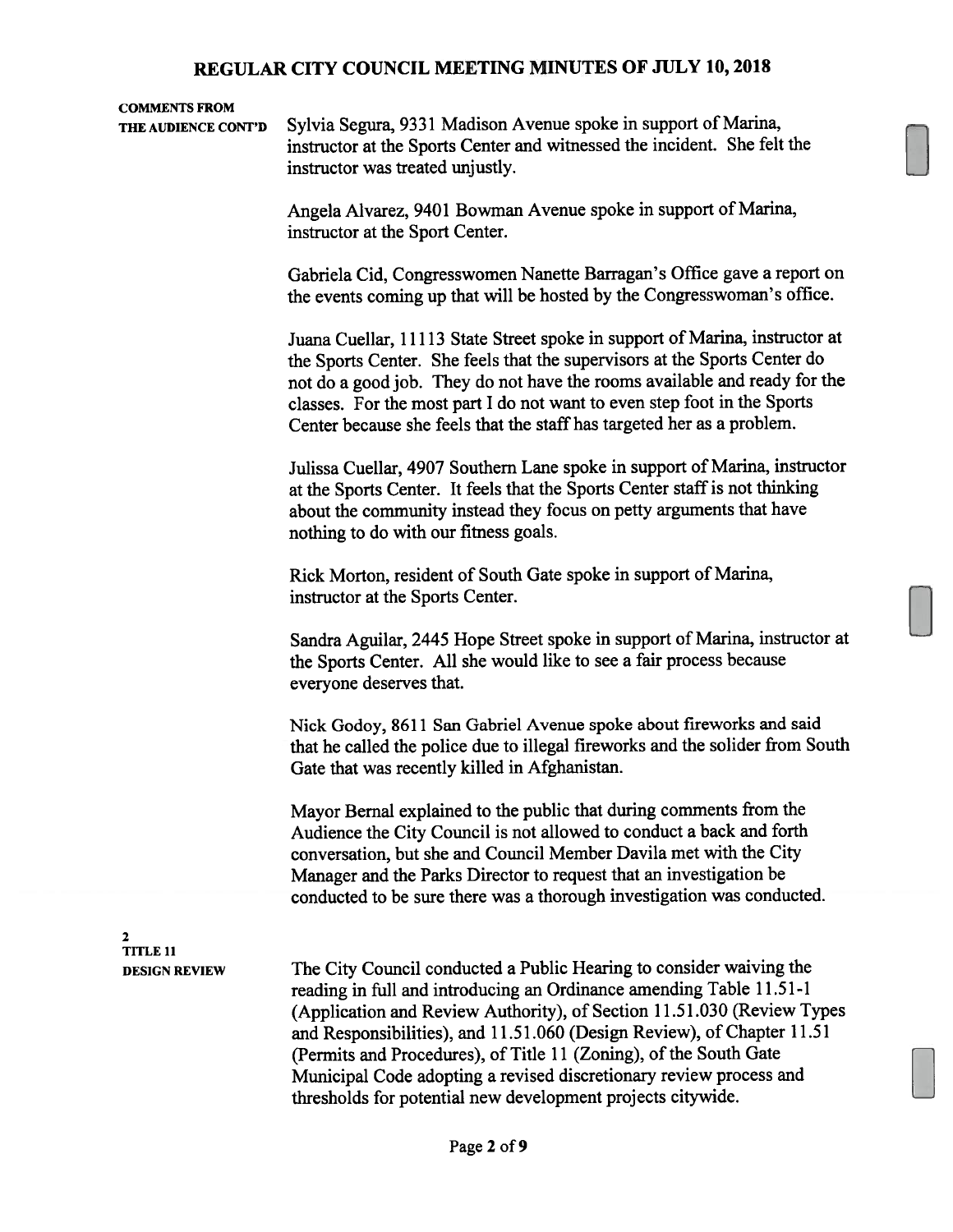2

TITLE <sup>11</sup> CONT'D Joe Perez, Director of Public Works gave a presentation on this item.

Mayor Bernal opened the Public Hearing. Seeing no one step forward; Mayor Bernal closed the public hearing.

Mayor Bemal asked how the review process would be handled at the beginning before going to the Planning Commission.

Mr. Perez stated that most large developments begin with him and after the initial meeting then the Senior Planner comes in to work out the nuts and bolts. After this the process would begin and referred to the Planning Commission.

Mayor Bemal and Vice Mayor Morales would like to see a published document that details the time lines and requirements for projects.

Mayor Bernal asked for clarification on what would come before Council.

Mr. Perez stated that these are identified in the code. Each project is designated by area, zone and usage. There are very specific identified usages that already require a review by the Planning Commission as opposed to administrative overlook. We are not recommending any changes to those.

Council Member Rios stated that in his understanding the threshold of responsibility is being shifted from administrative to the Planning Commission.

Mr. Perez stated that any item that would go to the Planning Commission, it is staff's job to vet whatever the use is and place the conditions of approval to make sure that it is a successful project and is not going to negatively impact surrounding usage. We then take that to the Planning Commission and have a recommendation. In some cases it might need additional studies like a traffic study or an environmental analysis.

Council Member Rios asked how this change affects the Community Development Department.

Mr. Perez stated that if this were adopted it would be the time to prepare an agenda bill to send notices out to surrounding property owners and present at the Planning Commission meetings.

Council Member Rios asked what would be the delay time for the projects.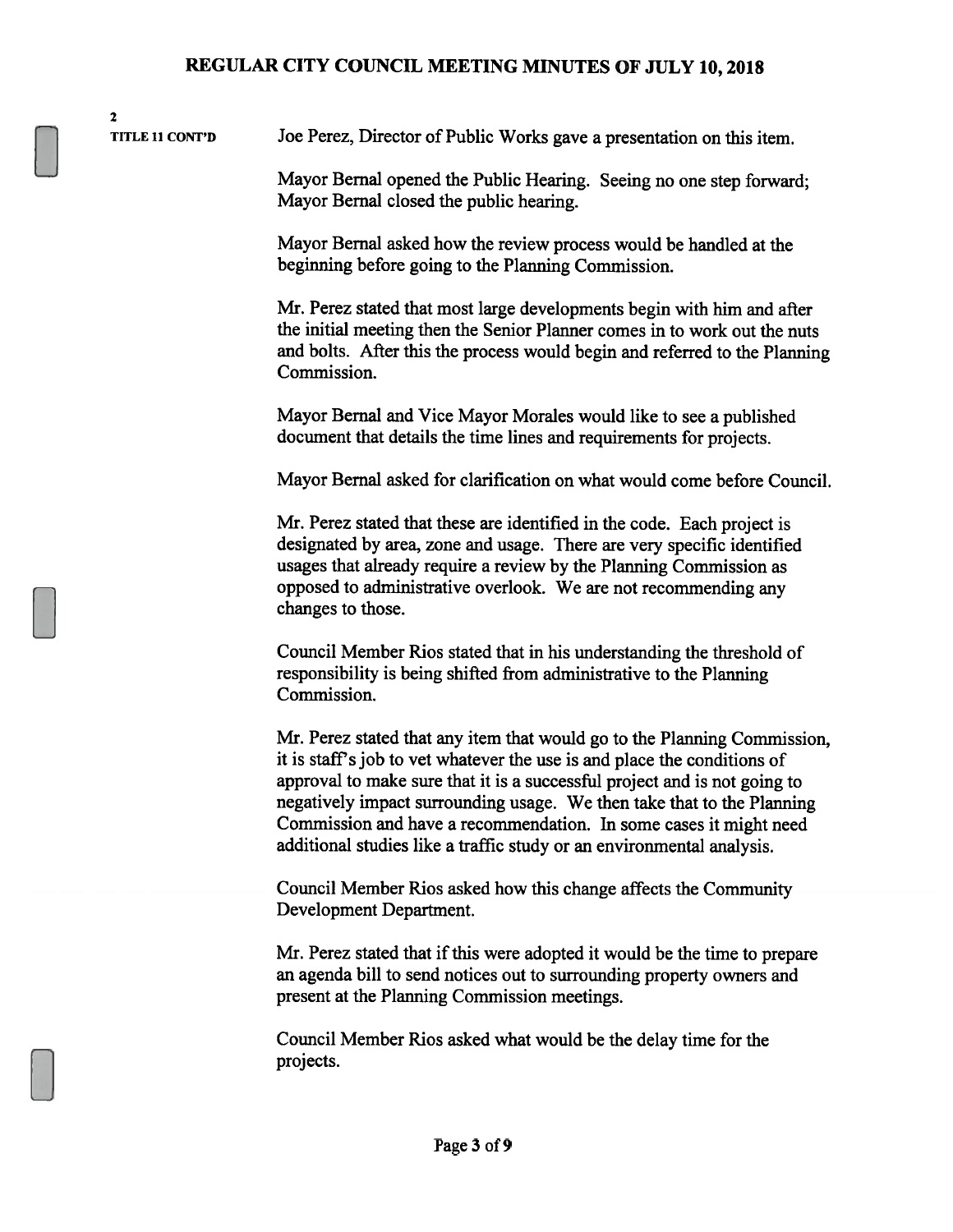2 TITLE 11 CONT'D Mr. Perez answered that it would depend on the project. Usually when staff completes their analysis, it is simply putting together the repor<sup>t</sup> and noticing. That is usually <sup>a</sup> matter of weeks not months. Mike Flad, City Manager added that not only do businesses and residents have the right to appea<sup>l</sup> the Planning Commission but so does the City Council. Mayor Bernal stated that if we can commit to having updates for the City Council on <sup>a</sup> regular basis and have this update added to the process. Mayor Bernal motioned to approve amending the ordinance to keep the design review process at the administrative level however bring forward the density bonus specific <sup>p</sup>lan zoning amendments to the City Council. He noted that there is <sup>a</sup> process that is publicized online and that <sup>a</sup> quarterly repor<sup>t</sup> will be brought to the City Council. Mr. Flad clarified that instead of adding time to <sup>a</sup> project you will ge<sup>t</sup> <sup>a</sup> quarterly update on what project are coming forward. In terms of the administrative side, one of the main concerns was the lack of certainty and lack of understanding that there is <sup>a</sup> set process but by putting it on the website makes it available to everybody. This makes the process more understandable and provides the Council and the public with what is happening. Raul Salinas, City Attorney stated that this item is before City Council as an introduction of an Ordinance. If you decide to make changes to the motion, you should bring it back with the guidance that you are <sup>g</sup>iving staff and City Manager because you would have to publish the reading again. At that time you can decide if you would like to vote on the item. Vice Mayor Morales asked Mayor Bernal what portion she wanted to bring before the City Council and not the Planning Commission. Mayor Bemal responded that whenever development wants to bring <sup>a</sup> density bonus to the current development for <sup>a</sup> change in the specific <sup>p</sup>lan or zoning amendment. She feels that those are significant enoug<sup>h</sup> to where they should come back to the City Council. Mr. Perez stated that is consistent with what is in the zoning code and what is required. Essentially there would be no change. Mr. Flad said that we are "daylighting the process" with the addition of the quarterly repor<sup>t</sup> and the addition of online documentation.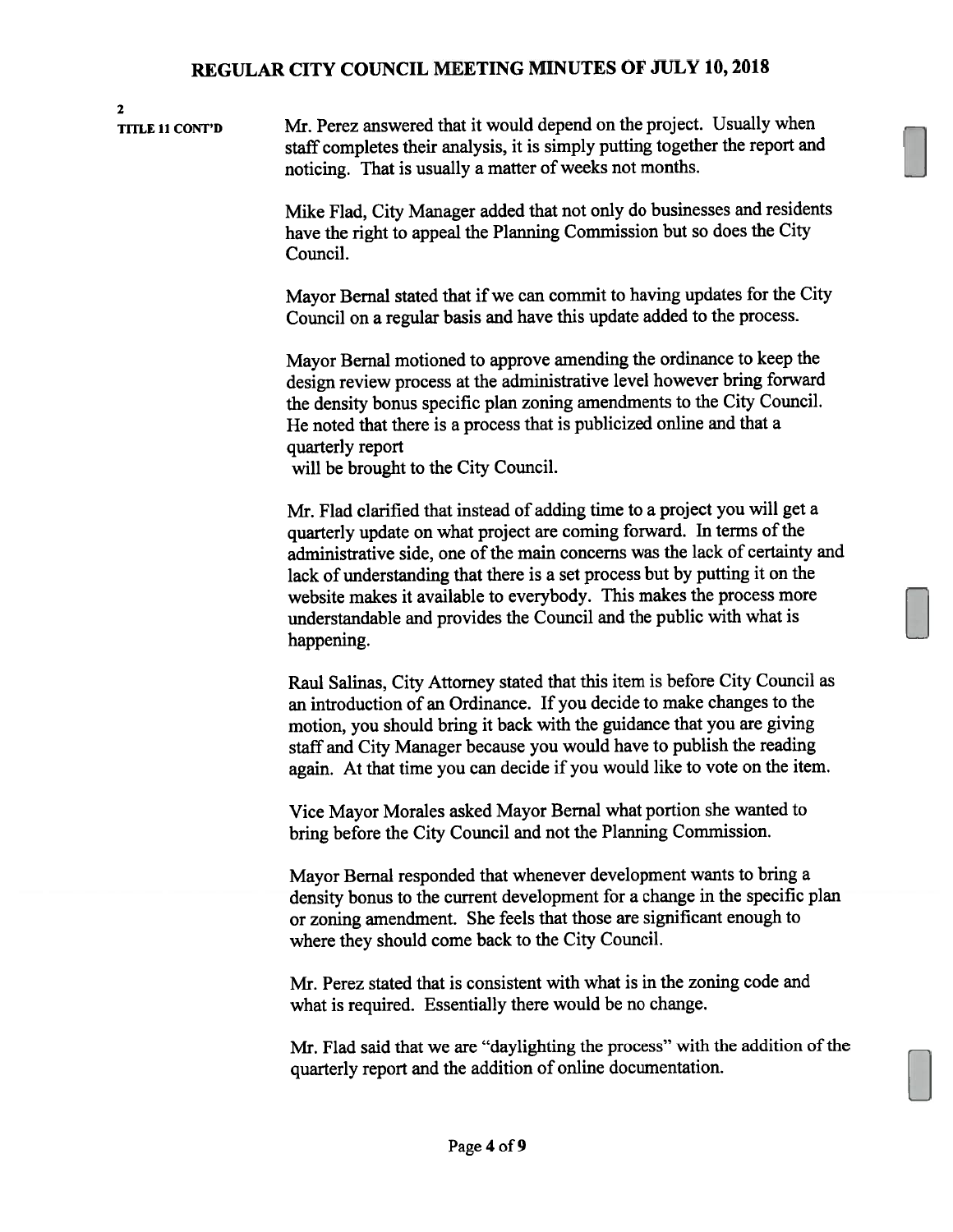| $\mathbf{2}$<br><b>TITLE 11 CONT'D</b> | Mayor Bernal said that we will bring this item back with the additions that<br>were discussed tonight.                                                                                                                                                                                                                                                                                                                                                 |
|----------------------------------------|--------------------------------------------------------------------------------------------------------------------------------------------------------------------------------------------------------------------------------------------------------------------------------------------------------------------------------------------------------------------------------------------------------------------------------------------------------|
|                                        | Council Member Rios asked if this item will go before the Planning<br>Commission again.                                                                                                                                                                                                                                                                                                                                                                |
|                                        | Mr. Perez stated he will make certain it happens.                                                                                                                                                                                                                                                                                                                                                                                                      |
|                                        | This item was continued to a future City Council Meeting.                                                                                                                                                                                                                                                                                                                                                                                              |
| <b>COMMENTS FROM</b><br><b>STAFF</b>   | Carmen Avalos, City Clerk will be attending a City Clerk's seminar as<br>part of a review of election procedures.                                                                                                                                                                                                                                                                                                                                      |
|                                        | Mike Flad, City Manager stated that Funeraria Del Angel South Gate<br>across the street from City Hall will be hosting a BBQ for Public Servants<br>Appreciation.                                                                                                                                                                                                                                                                                      |
|                                        | Council Member Diaz attended the League Conference for new elected<br>officials.                                                                                                                                                                                                                                                                                                                                                                       |
|                                        | Council Member Davila shared that at the Council of Governments<br>meeting she was elected to the executive board as second Vice President<br>and also she received a text from Speaker Anthony Rendon indicating he<br>had appointed her to the California Transit Financing Authority.                                                                                                                                                               |
|                                        | Council Member Rios also attended the League Conference for new<br>elected officials.                                                                                                                                                                                                                                                                                                                                                                  |
|                                        | Council Member Davila also invited everyone to the Relay for Life on<br>July 21 <sup>st</sup> at South Gate Park.                                                                                                                                                                                                                                                                                                                                      |
|                                        | Vice Mayor Morales stated that he attended the League of California<br>Cities Board of Directors meeting where they went over their strategic<br>goals and discussed legislature matters including taxes, SB1 transportation<br>funds, and Prop 47 and 57.                                                                                                                                                                                             |
|                                        | Mayor Bernal spoke on the relationship between residents, staff and the<br>City Council. She attended the Independence Day Celebration and said<br>that it was very well attended and very beautiful. She believes it is not<br>always necessary to buy the boxes of fireworks when you can visit the<br>park and see the beautiful fireworks. She understands that there is not a<br>report tonight but is hoping the Chief will have an update soon. |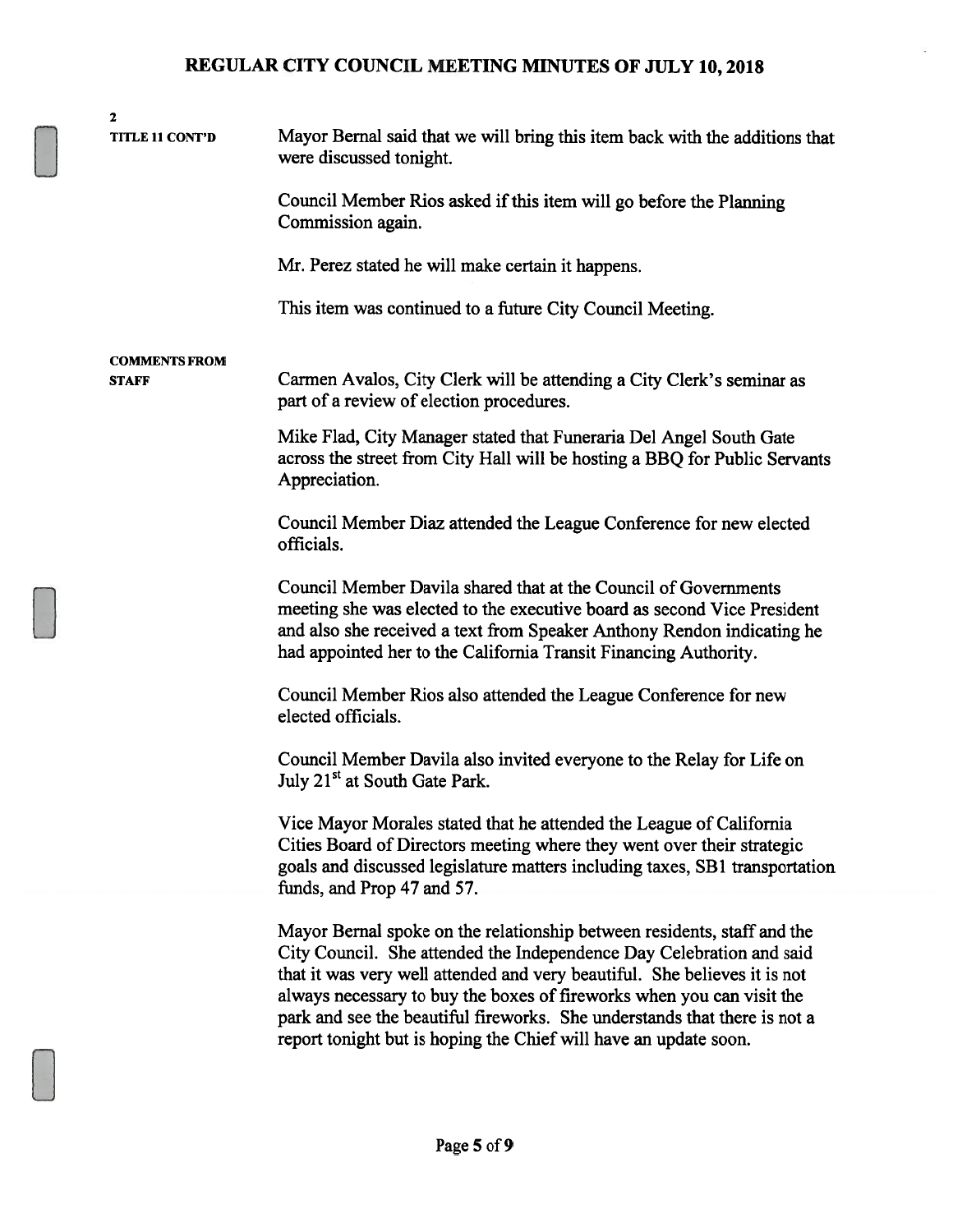| <b>COMMENTS FROM</b><br><b>STAFF CONT'D</b> | Randy Davis, Chief of Police stated that his report will be done by the end<br>of the week but he will say that as of the last couple of years we have seen<br>a reduction. Even though in some areas there does not appear to be a<br>reduction, there has been a 43% reduction in calls for service.                                                                                                        |                                                                                                                                                                                                                                                                                                      |  |
|---------------------------------------------|---------------------------------------------------------------------------------------------------------------------------------------------------------------------------------------------------------------------------------------------------------------------------------------------------------------------------------------------------------------------------------------------------------------|------------------------------------------------------------------------------------------------------------------------------------------------------------------------------------------------------------------------------------------------------------------------------------------------------|--|
|                                             |                                                                                                                                                                                                                                                                                                                                                                                                               | Mayor Bernal attended the County Sanitation District meeting, where they<br>are discussing labor negotiations. The Sanitation District wants to meet<br>with Cities that are working on recycled water projects.                                                                                     |  |
| <b>CONSENT CALENDAR</b>                     |                                                                                                                                                                                                                                                                                                                                                                                                               | Agenda Items 3, 4, 5, 7, 8, and 9 were unanimously approved by motion<br>of Mayor Bernal and seconded by Council Member Rios. Item 6 was<br>pulled for separate discussion.                                                                                                                          |  |
| 3<br><b>TITLE 11 - SIGNS</b>                | The City Council waived further reading and adopted Ordinance No. 2353<br>entitled - Ordinance of the City Council of the City of South Gate,<br>California, adding Section 11.36 (Signs- General Policies, Provisions, and<br>Procedures), and Sections of Title 11 (Zoning), of the South Gate<br>Municipal Code implementing signage regulations citywide during<br>consideration of the Consent Calendar. |                                                                                                                                                                                                                                                                                                      |  |
| <b>LEASE AGREEMENT</b>                      | The City Council unanimously approved A and B during consideration of<br>the Consent Calendar.                                                                                                                                                                                                                                                                                                                |                                                                                                                                                                                                                                                                                                      |  |
|                                             | a.                                                                                                                                                                                                                                                                                                                                                                                                            | Amendment No. 1 to Contract No. 2931 with Green Wise Soil<br>Technologies, LLC to allow Compressed Natural Gas fueling<br>stations at 10120 Miller Way; and                                                                                                                                          |  |
|                                             | b.                                                                                                                                                                                                                                                                                                                                                                                                            | Authorized the Mayor to execute Amendment No. 1 in a form<br>acceptable to the City Attorney.                                                                                                                                                                                                        |  |
| 5<br><b>CDBG</b>                            | The City Council unanimously approved A and B during consideration of<br>the Consent Calendar.                                                                                                                                                                                                                                                                                                                |                                                                                                                                                                                                                                                                                                      |  |
|                                             | a.                                                                                                                                                                                                                                                                                                                                                                                                            | Community Development Block Grant (CDBG) Program<br>Subrecipient Agreements for Fiscal Year 2018/19 with:                                                                                                                                                                                            |  |
|                                             | 1.<br>2.<br>3.<br>4.<br>5.<br>6.                                                                                                                                                                                                                                                                                                                                                                              | Fair Housing Foundation (Contract No. 3452);<br>Southern California Rehabilitation Services (Contract No. 3453);<br>The Salvation Army (Contract No. 3454);<br>Helpline Youth Counseling (Contract No. 3455);<br>Tweedy Mile Association (Contract No. 3456);<br>HUB Cities (Contract No. 3457); and |  |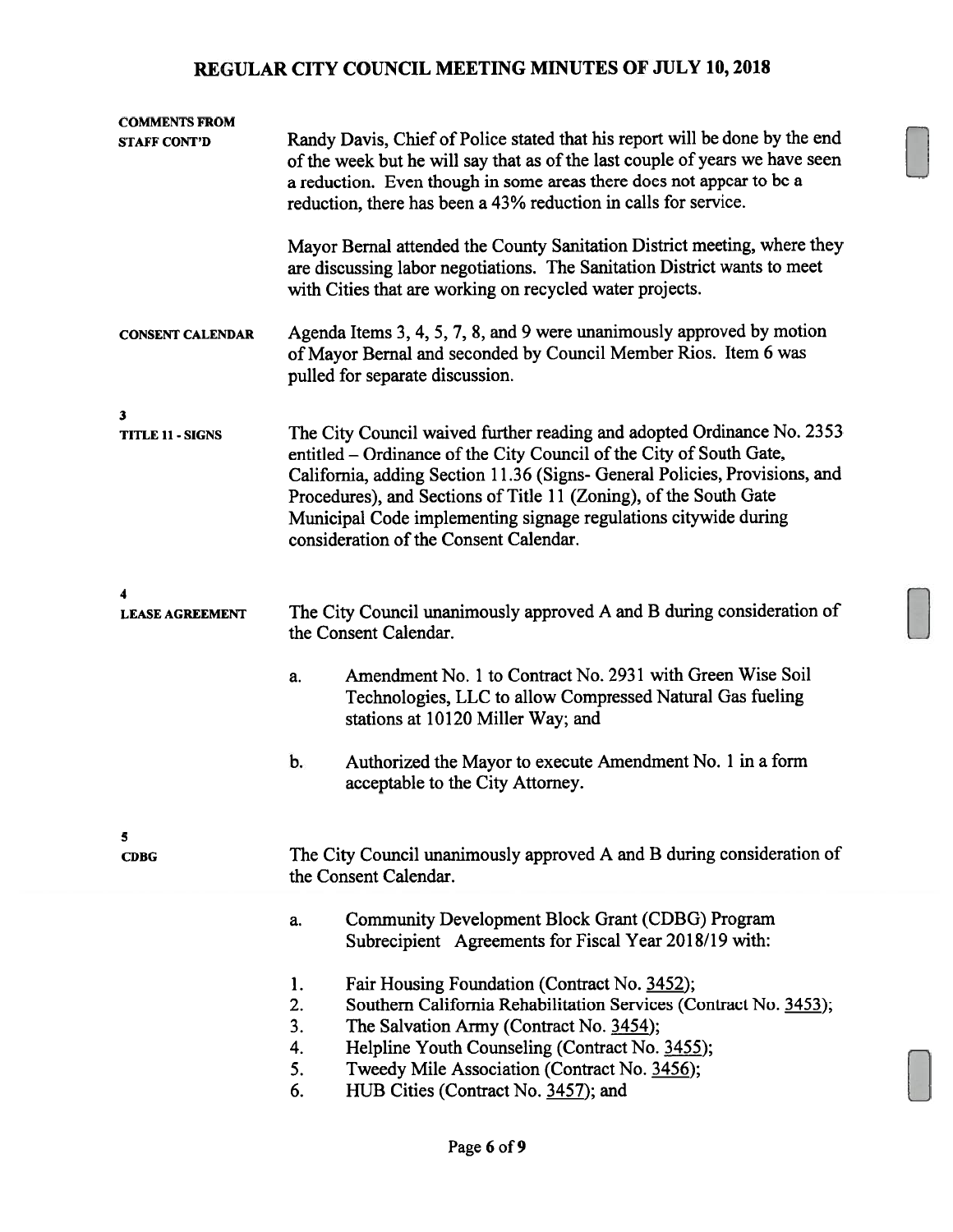| 5                          |       |                                                                                                                                                                                                                                                                                                                                    |
|----------------------------|-------|------------------------------------------------------------------------------------------------------------------------------------------------------------------------------------------------------------------------------------------------------------------------------------------------------------------------------------|
| <b>CDBG CONT'D</b>         | b.    | Authorized the Mayor to execute the Agreements in a form<br>acceptable to the City Attorney.                                                                                                                                                                                                                                       |
| 6<br><b>ANIMAL CONTROL</b> |       | The City Council unanimously approved A and B by motion of Council<br>Member Davila and seconded by Mayor Bernal.                                                                                                                                                                                                                  |
|                            | a.    | Amendment No. 4 to Contract No. 3026 with the Southeast Area<br>Animal Control Authority for animal control and sheltering<br>services for Fiscal Year 2018/19; and                                                                                                                                                                |
|                            | $b$ . | Authorized the Mayor to execute the Agreement in a form<br>acceptable to the City Attorney.                                                                                                                                                                                                                                        |
| 7<br><b>WATER</b>          |       | The City Council unanimously approved A, B, and C during consideration<br>of the Consent Calendar                                                                                                                                                                                                                                  |
|                            | a.    | Agreement (Contract No. 3458) with Steven Doreck Equipment<br>Rentals, Inc., to construct the California Water Main Crossing at<br>Firestone Boulevard (Water Main), City Project No. 594-WTR, in<br>an amount not-to-exceed \$157,395;                                                                                            |
|                            | $b$ . | Authorized the Mayor to execute the Agreement in a form<br>acceptable to the City Attorney; and                                                                                                                                                                                                                                    |
|                            | c.    | The Notice of Exemption for the replacement of the Water Main<br>and direct the City Clerk to file it with the Los Angeles County<br>Recorder's Office.                                                                                                                                                                            |
| 8<br><b>LA RIVER</b>       |       | The City Council unanimously approved A and B during consideration of<br>the Consent Calendar.                                                                                                                                                                                                                                     |
|                            | a.    | Agreement (Contract No. 3459) with the Los Angeles Gateway<br>Regional Integrated Regional Water Management Joint Powers<br>Authority for the cost sharing for the installation of monitoring<br>equipment and monitoring pursuant to the Harbor Toxic Pollutants<br>Total Maximum Daily Loads for a five-year term, for an amount |
|                            | b.    | not to exceed \$816 annually; and<br>Authorized the Mayor to execute the Agreement in a form<br>acceptable to the City Attorney.                                                                                                                                                                                                   |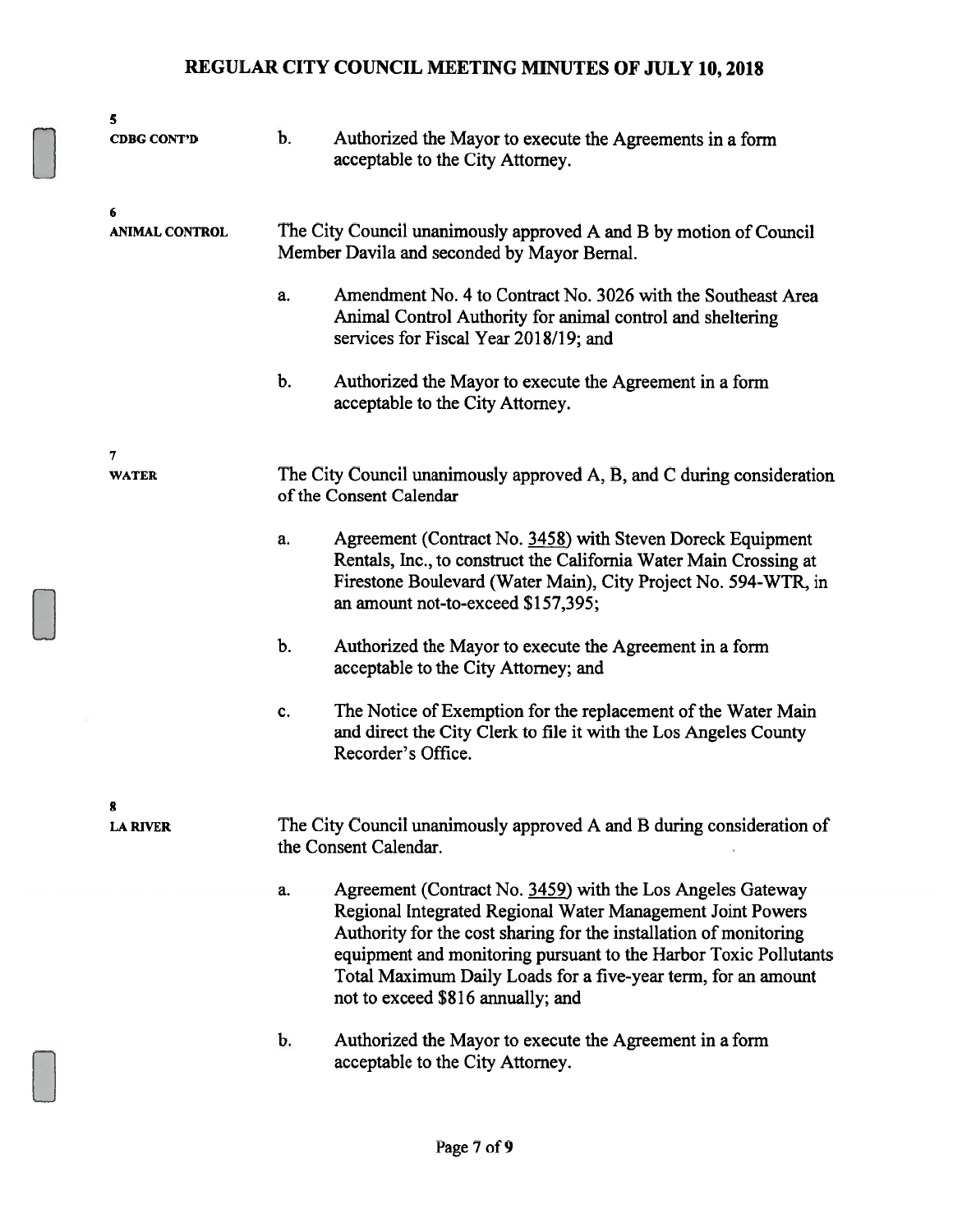| 9<br><b>MINUTES</b>                      | The City Council unanimously approved the Special and Regular Meeting<br>minutes of June 12, 2018 during consideration of the Consent Calendar.                             |  |  |  |
|------------------------------------------|-----------------------------------------------------------------------------------------------------------------------------------------------------------------------------|--|--|--|
| <b>DEVIATE FROM</b><br><b>THE AGENDA</b> | At this time, there being no objections, Mayor Bernal stated that item 11<br>would be considered out of its regular agenda order.                                           |  |  |  |
| 11<br><b>CITY COUNCIL</b>                | The City Council considered:                                                                                                                                                |  |  |  |
|                                          | Selecting a color scheme for the new City logo and tagline to begin<br>a.<br>the City's branding initiative;                                                                |  |  |  |
|                                          | Providing direction on the roll out plan for the new City logo; and<br>b.                                                                                                   |  |  |  |
|                                          | Authorizing the City Attorney to file the trademark application for<br>c.<br>the new City logo and tagline.                                                                 |  |  |  |
|                                          | The City Council unanimously approved the Blue Color Palette and<br>recommended the tag line of "So Gate, So Great" by motion of Mayor<br>Bernal and Council Member Davila. |  |  |  |
| 10<br><b>CITY COUNCIL</b>                | The City Council considered discussing and providing input on the<br>following strategic planning topics:                                                                   |  |  |  |
|                                          | a. City Council expectations of staff;                                                                                                                                      |  |  |  |
|                                          | b. How the City Council works together; and                                                                                                                                 |  |  |  |
|                                          | c. City Council goals for Fiscal Year 2018/19.                                                                                                                              |  |  |  |
|                                          | This subject was thoroughly discussed, but no action taken.                                                                                                                 |  |  |  |
| 12<br><b>WARRANTS</b>                    | The City Council unanimously approved the Warrants and Cancellations<br>for July 10, 2018 by motion of Council Auditor Davila and seconded by<br>Council Member Rios.       |  |  |  |
|                                          | Total of Checks:<br>\$5,221,024.12<br>Voids:<br>(\$<br>0.00)<br>Total of Payroll Deductions: \$ 290,374.54<br><b>Grand Total:</b><br>\$4,930,649.58                         |  |  |  |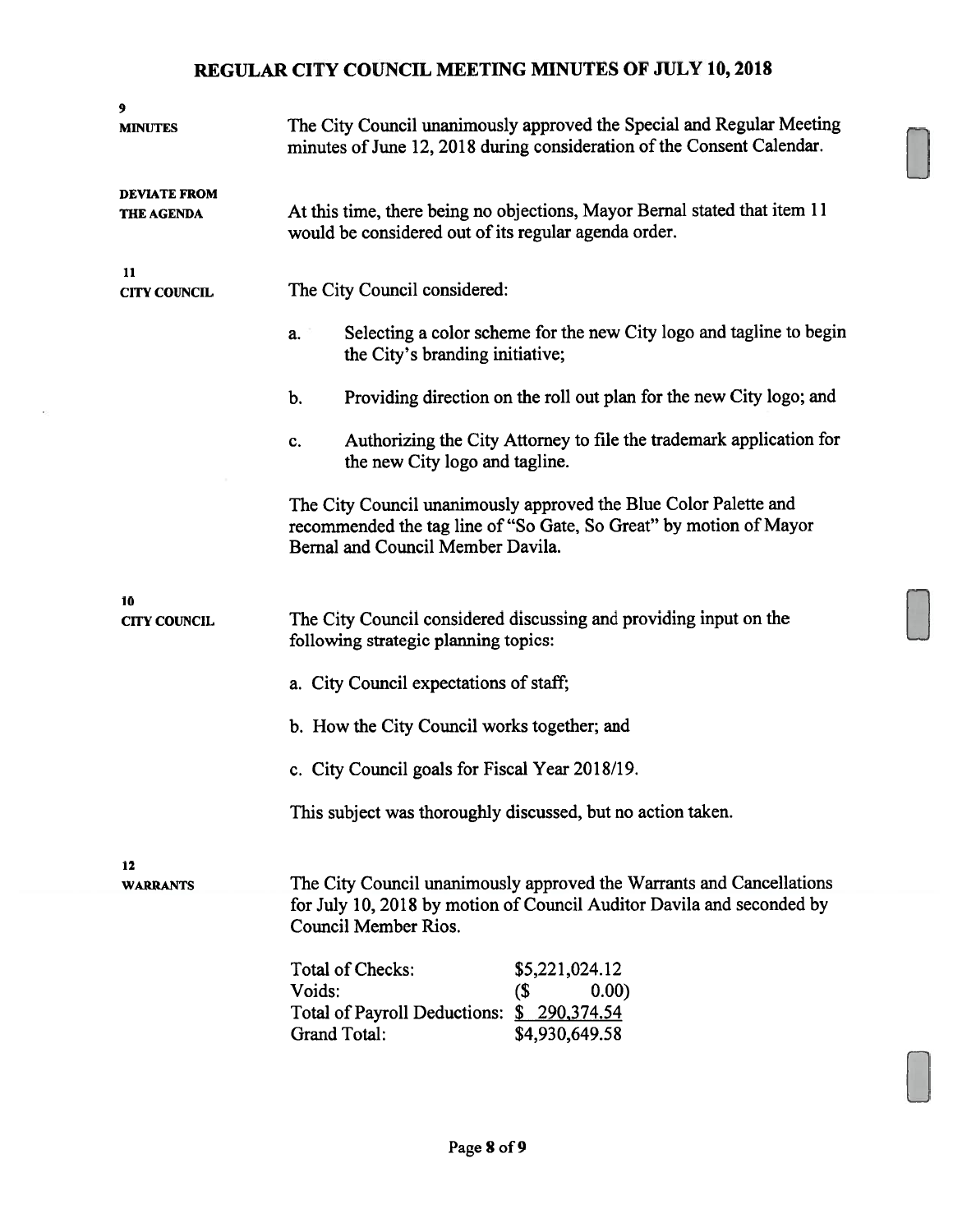ADJOURNMENT Mayor Bernal unanimously adjourned the meeting at 9:52 p.m. and seconded by Council Member Davila.

PASSED and APPROVED this 14<sup>th</sup> day of August, 2018.

ATTEST:

María Belén Bernal, Mayor Carmen Avalos, City Clerk